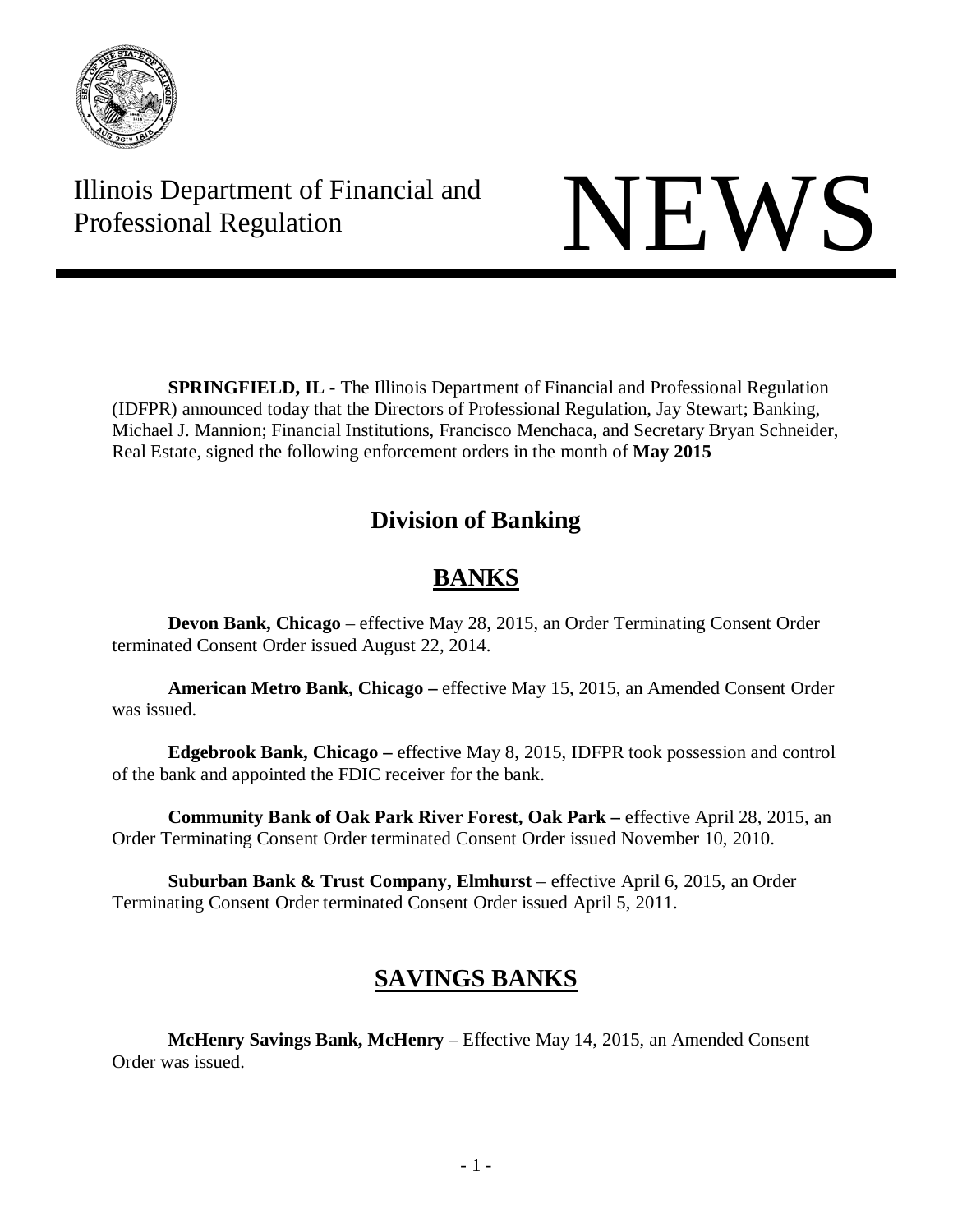#### **Financial Institutions**

*If a licensee has exercised its right to a hearing pursuant to statute, an order on this list may not be final.* 

#### **Currency Exchange Section**

**Chicago Heights Check Cashers, Inc., 1720 Chicago Road, Unit D, Chicago Heights -** currency exchange license (4137) fined \$1,000 for failure to maintain the statutorily required minimum net worth at time of examination.

**East St. Louis Currency Exchange, Inc., 212 Collinsville Avenue, East St. Louis**  currency exchange license (3146) fined \$2,000 for overcharging for check cashing fees.

**New Grand & Green Bay Currency Exchange, Inc., 3200 Grand Avenue, Waukegan -** currency exchange license (4053) fined \$1,000 for failure to maintain the statutorily required minimum net worth during the examination period.

**Rockford Currency Exchange, Inc., 1111½ N. Avon Street, Rockford -** currency exchange license (1786) fined \$2,000 for failure to maintain the statutorily required minimum net worth during the examination period.

#### **Consumer Credit Section**

**Genesis Financial & Payment Systems** (15CC195) – licensee did not properly enter into the database the date loan was made, and licensee did not enter into the database that the consumer's loan was paid in full or cancelled on the date the loan was made.

**Genesis Financial & Payment Systems** (15CC196) – licensee made an installment payday loan exceeding 22.5% of the obligor's gross monthly income or licensee made a payday loan exceeding 25% of the obligor's gross monthly income, and licensee did not obtain sufficient documentation of consumer's income before making a payday or title-secured loan.

#### **Professional Regulation**

#### **ACCOUNTANT**

**Edward Small, Edwardsville** – licensed certified public accountant license (065- 010904) placed in refuse to renew status for failure to maintain compliance with licensure requirements necessary for renewal of his LCPA license by not satisfactorily completing Peer Review.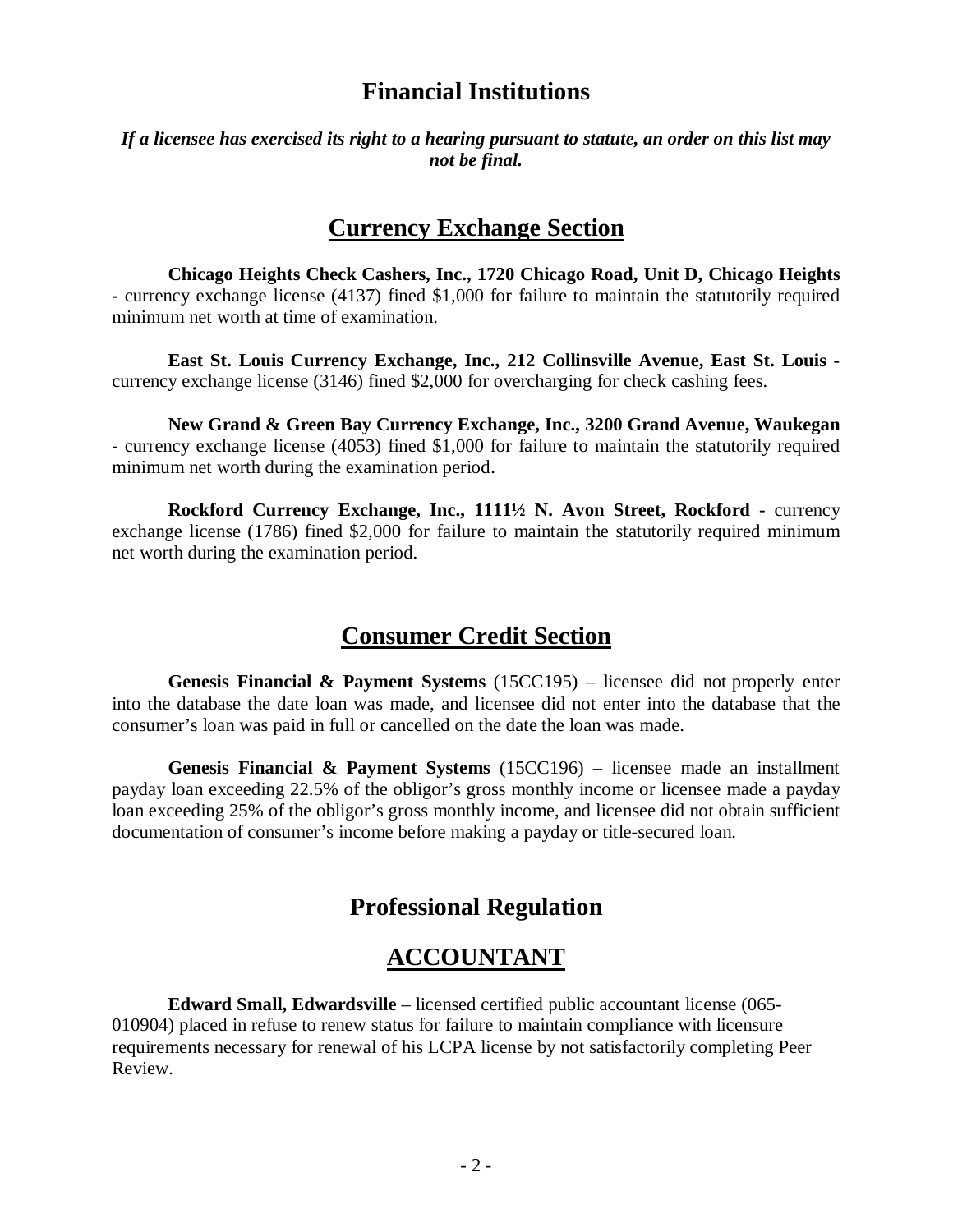### **APPRAISER**

**Robert Felderman, Dubuque, IA** – certified general real estate appraiser license (553- 002107) reprimanded for his failure to notify the Department within 30 days of an appraisal discipline received in the state of Iowa.

**Diane Howard, Chicago** – certified general real estate appraiser license (553-001874) indefinitely suspended for a minimum of two years and fined \$5,000 for violating a provision or standard, including the Uniform Standards of Professional Appraisal Practice, for the development or communication of real estate appraisals as provided in the Act or as defined by rule. In addition, submitted quarterly reports late, thus violated her Consent to Administrative Supervision Order.

**John Boksa, Mokena** – certified residential real estate appraiser license (556-002285) ordered to complete two appraisal education courses for his failure to meet the standards of USPAP in an appraisal.

**Charles Hossack, St. Charles** – certified residential real estate appraiser license (556- 001731) indefinitely suspended for a minimum of two years and fined \$2,000 for his failure to meet the standards of USPAP in an appraisal.

**Kyle Robeson, Loves Park** – certified residential real estate appraiser license (556- 004785) restored on indefinite probation for a minimum of one year and effective upon payment of fees and filing of forms for performing an appraisal report that contained significant errors and omissions.

**Randy Watson, St. Charles, MO** – certified residential real estate appraiser license (556-002052) reprimanded due to sister-state discipline in the state of Missouri in 2009 for a USPAP violation.

#### **BARBER, COSMETOLOGY, ESTHETICS AND NAIL TECHNOLOGY**

**Kenneth Clayton, Chicago** – barber license (006-064371) placed in refuse to renew status for being more than 30 days delinquent in the payment of child support.

**Kenneth Jackson, St. Louis, MO** – barber license (006-064440) placed in refuse to renew status for being more than 30 days delinquent in the payment of child support.

**Elias Montalvo, Waukegan** – barber license (006-064322) placed in refuse to renew status for being more than 30 days delinquent in the payment of child support.

**Merrill White, Atlanta, GA** – barber license (006-063108) placed in refuse to renew status for being more than 30 days delinquent in the payment of child support.

**Michael Wilburn, Chicago** – barber license (006-062932) placed in refuse to renew status for being more than 30 days delinquent in the payment of child support.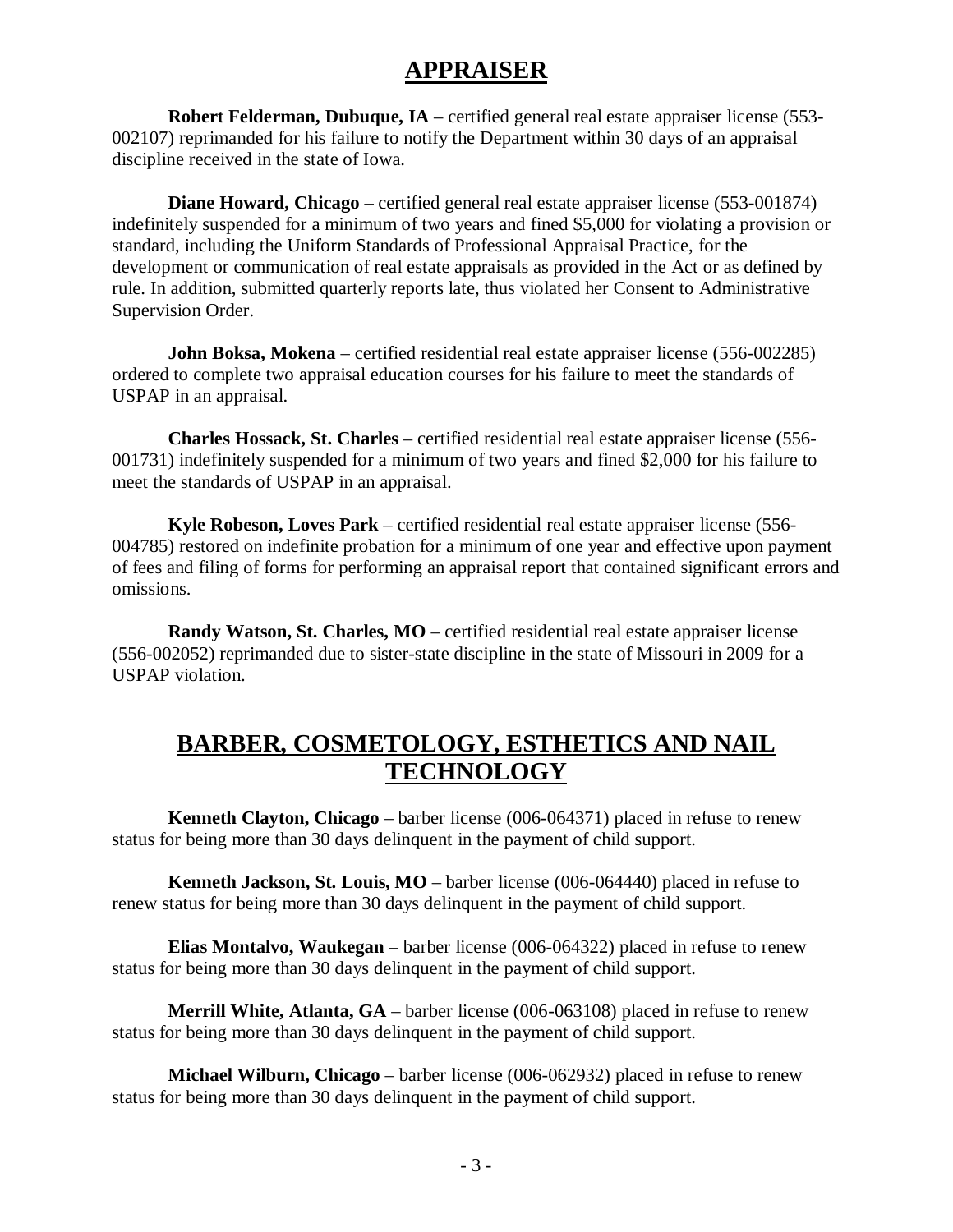**Andrae Adams, Markham** – barber license (007-000587) placed in refuse to renew status for being more than 30 days delinquent in the payment of child support.

**Victoria Misuraca, Melrose Park** – cosmetology license (011- 204938) reprimanded and fined \$500 after practiced on a lapsed license and for aiding and assisting others' unlicensed practice.

**Heidi Spaulding, Heyworth** – nail technician license (169-024081) restored to probation after defaulted on an Illinois educational loan and has now entered into a repayment agreement.

**Chicago Male, Chicago** – salon license (189-009727) reprimanded and fined \$500 based on aiding and assisting unlicensed practice of cosmetology.

**Hair Pros, Morton, Peoria** – salon license (189-015406) and **Thy Nguyen, Peoria** - nail technician license (169-019482) and cosmetologist license (011-295896) all reprimanded and fined \$500 which is owed jointly and severally by all three for employing unlicensed individuals to provide cosmetology services at the salon.

**Marcus Campbell, Riverdale** – (unlicensed) ordered to cease and desist the unlicensed practice of barbering or cosmetology.

**Chop it Up Beauty and Barber Salon, Chicago** – (unlicensed) ordered to cease and desist the unlicensed practice as a salon.

**Earl Jackson, Chicago** – (unlicensed) ordered to cease and desist the unlicensed practice of barbering or cosmetology.

**Andre Palmer, Dolton** – (unlicensed) ordered to cease and desist the unlicensed practice of barbering.

#### **COLLECTION AGENCY**

**First Recovery Services Inc., Huntington, NY** – (unlicensed) ordered to cease and desist the unlicensed practice as a collection agency.

### **DETECTIVE, ALARM, SECURITY, FINGERPRINT VENDOR AND LOCKSMITH**

The following individuals' permanent employee registration cards were placed in refuse to renew status due to criminal conviction history and failure to disclose: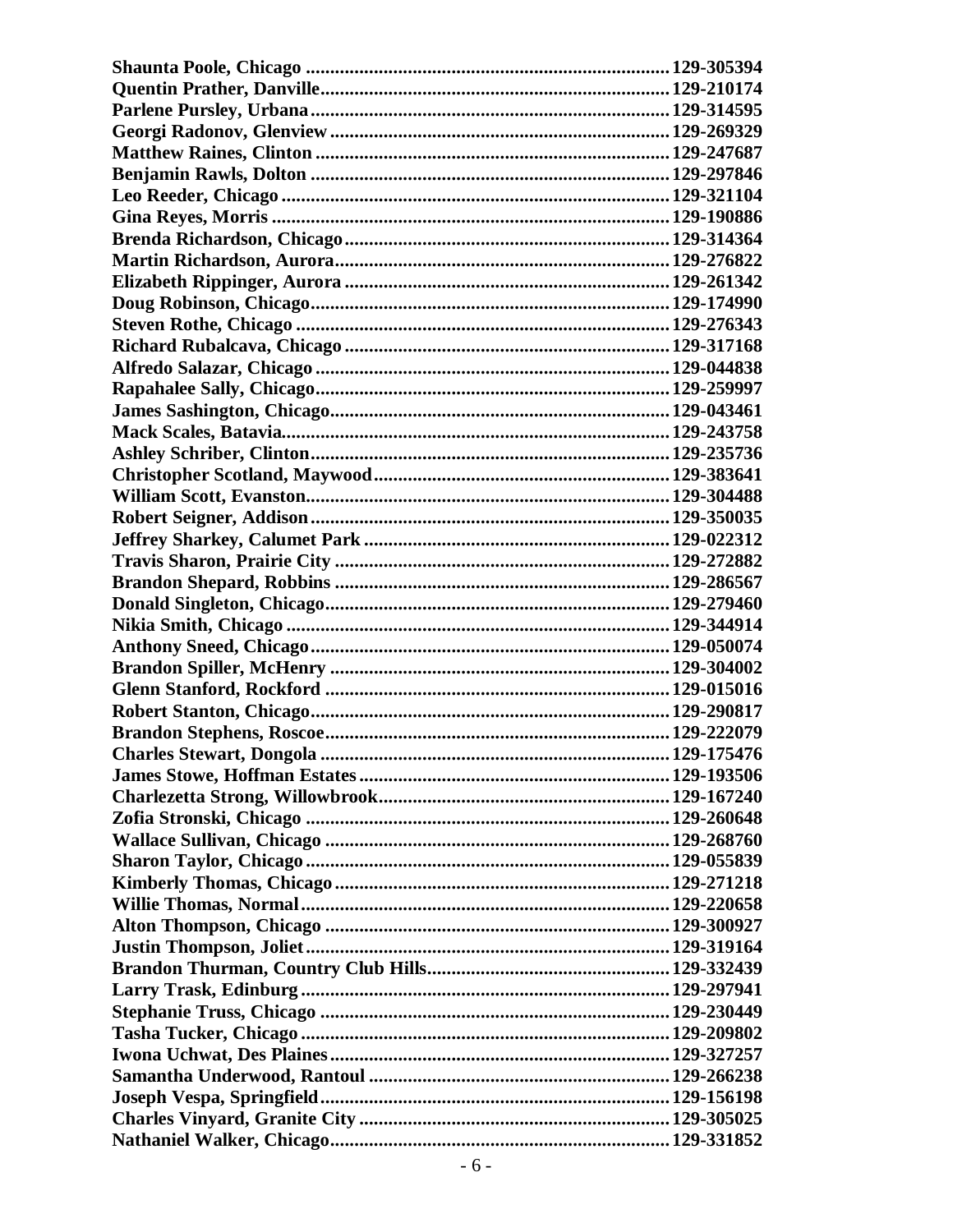| .129-228205 |
|-------------|

**Louis Ball, Blue Island** – permanent employee registration card (129-304034) suspended for being more than 30 days delinquent in the payment of child support.

**Pedro Cruz, Chicago** – permanent employee registration card (129-365348) suspended for being more than 30 days delinquent in the payment of child support.

**William Davis, Peoria** – permanent employee registration card (129-168986) suspended for being more than 30 days delinquent in the payment of child support.

**Sedric Henry, Chicago** – permanent employee registration card (129-377924) suspended for being more than 30 days delinquent in the payment of child support.

**Jonathan Jackson, Chicago** – permanent employee registration card (129-360332) and firearm control card (229-079148) both suspended for being more than 30 days delinquent in the payment of child support.

**Bruce Jenkins, Chicago** – permanent employee registration card (129-339781) placed in refuse to renew status for being more than 30 days delinquent in the payment of child support.

**Dominic Knox, Rockford** – permanent employee registration card (129-362929) suspended for being more than 30 days delinquent in the payment of child support.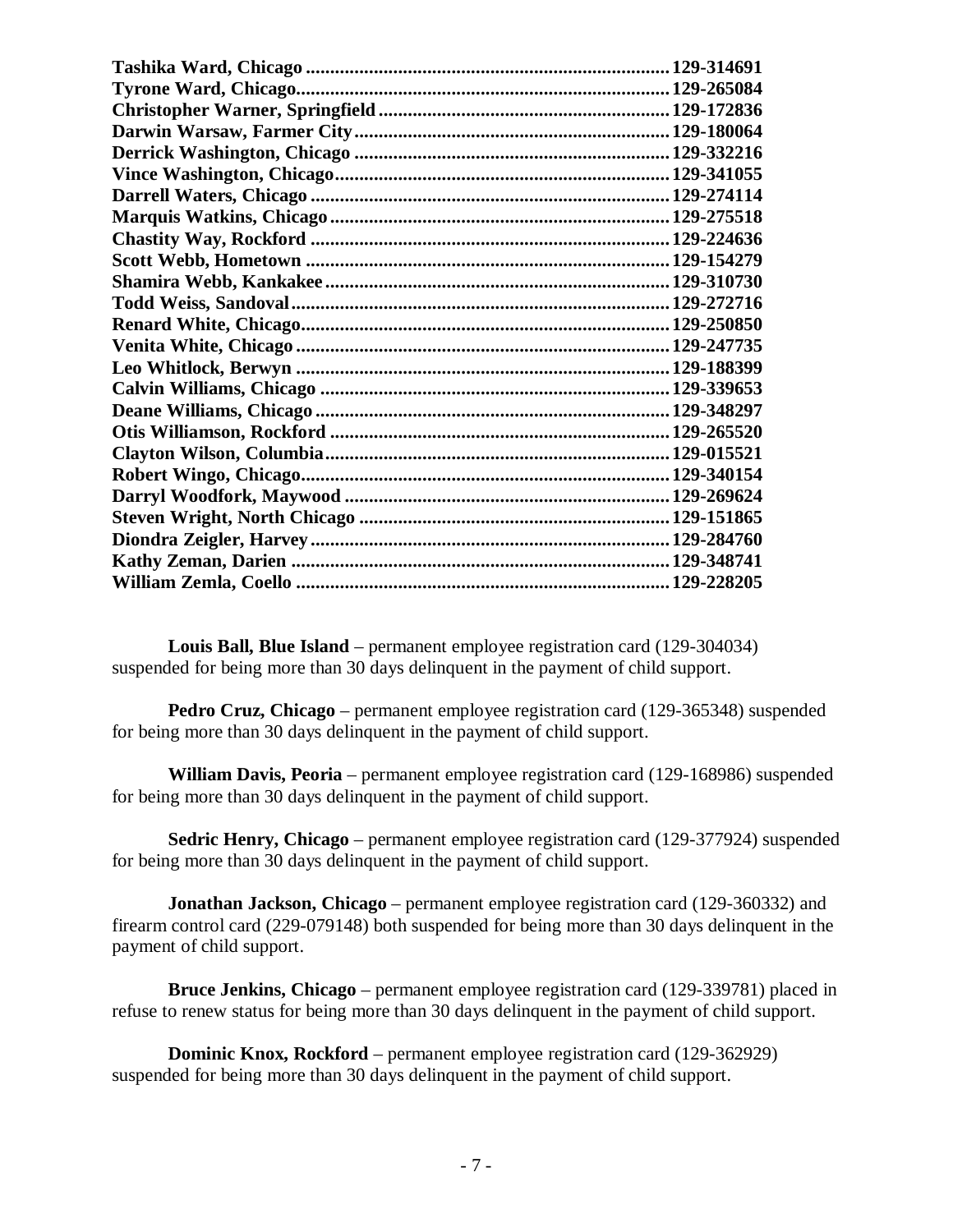**Eli'jah Lateef, Naperville** – permanent employee registration card (129-285306) placed in refuse to renew status for being more than 30 days delinquent in the payment of child support.

**Terrence Phillips, Chicago** – permanent employee registration card (129-129702) placed in refuse to renew status for being more than 30 days delinquent in the payment of child support.

**Jerome Slowik, Arlington Heights** – permanent employee registration card (129- 364721) revoked due to a felony conviction for second degree sexual assault in the state of Wisconsin.

**James Stephens, Chicago** – permanent employee registration card (129-318259) suspended for being more than 30 days delinquent in the payment of child support.

**Anthony Stewart, Matteson** – permanent employee registration card (129-330439) suspended for being more than 30 days delinquent in the payment of child support.

#### **MASSAGE THERAPY**

**Renee Balagna, Springfield** – massage therapy license (227-017472) suspended for being more than 30 days delinquent in the payment of child support.

**Ivan Castillo, Schaumburg** – massage therapy license (227-018027) issued and placed on probation for two years as a result of alcohol abuse related to two DUI criminal misdemeanor charges involving two separate incidents, for which he plead guilty and was sentenced in August 2011 and May 2014, respectively.

**Thaddeus Chew, Chicago** – massage therapy license (227-016590) placed in refuse to renew status as a result of engaging in unprofessional conduct and immoral conduct, as exhibited by sexual misconduct, during the course of providing massage for compensation to a female client.

**Yu Ma, Chicago** – (unlicensed) ordered to cease and desist the unlicensed practice of massage therapy for compensation.

**Sun Yoo, Roselle** – (unlicensed) ordered to cease and desist the unlicensed practice of massage therapy for compensation.

#### **MEDICAL**

**Nalini Ahluwalia, Chicago** – physician and surgeon license (036-063909) indefinitely suspended after she plead guilty to soliciting and receiving kickbacks.

**Yahya Ahmadian, Homewood** – physician and surgeon license (036-045128) reprimanded after he entered into Integrity Agreement with the Illinois Department of Healthcare and Family Services.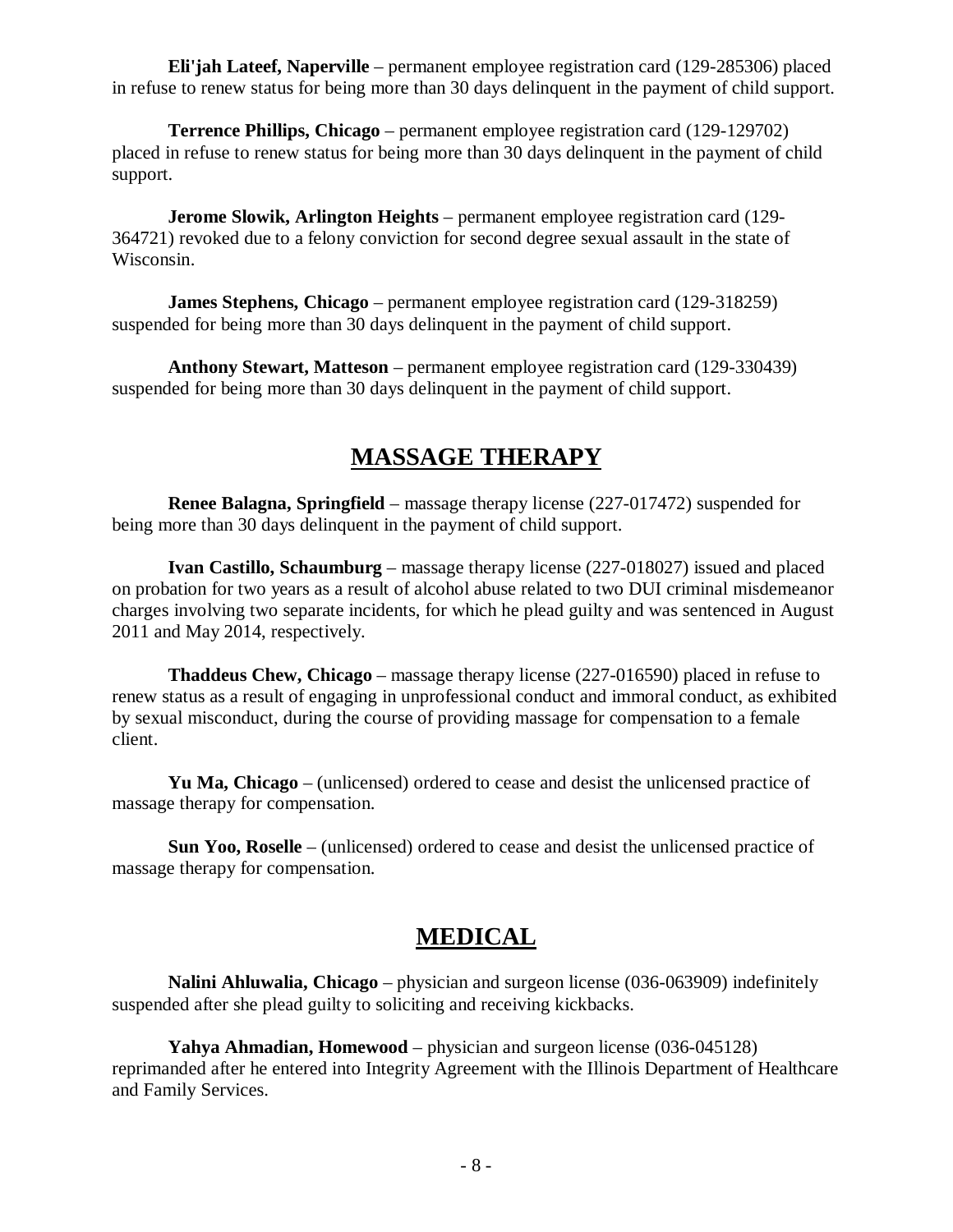**Yaseen Ali, Villa Park** – physician and surgeon license (036-131430) and controlled substance license (336-092825) temporarily suspended for unprofessional conduct, to wit: respondent stole documents from his former residency program in order to falsify his credentials.

**Phillip Alscher, Mason City, IA** – physician and surgeon license (036-088417) reprimanded and placed on indefinite probation due to a sister-state discipline in the state of Iowa.

**Basem Awadh, Peoria** – physician and surgeon license (036-130264) reprimanded and fined \$3,000 for prescribing medication to a patient of his practice without obtaining blood work during the medication treatment.

**Narayanappa Babu, Bolingbrook** – physician and surgeon license (036-122098) and controlled substance license (336-083527) indefinitely suspended after he plead guilty to obtaining Oxycodone by fraud as well as Medicare fraud charges.

**Fariborze Barhamand, Naperville** – physician and surgeon license (036-053994) reprimanded, must complete CME's and fined \$7,500 for purchasing non-FDA approved products for his practice.

**Thomas Cao, Elgin** – physician and surgeon license (036-098274) reprimanded, must complete CME's and fined \$3,000 for purchasing non-FDA approved products for his practice.

**Carl Castle, Vandalia** – physician and surgeon license (036-083264) automatically, indefinitely suspended for a minimum of 12 months for his failure to comply with the terms and conditions of the Department's on-going indefinite probation.

**Robert Coles, Ooltewah, TN** – physician and surgeon license (036-119854) placed in refuse to renew status due to a sister-state discipline in the state of Tennessee.

**Roselia DeRosales, Rockford** – physician and surgeon license (036-092708) reprimanded and ordered to take 20 hours of CME's for failing to timely refer a patient to an orthopedic surgeon for management of a subcapital fracture of the left femur.

**Eduardo Encinas, Skokie** – physician and surgeon license (036-060976) reprimanded for negligently performing a total abdominal hysterectomy, resulting in a perforation of a patient's left ureter.

**Manuela Farhi, Lincolnwood** – physician and surgeon license (036-074204) reprimanded after improperly terminated the physician relationship with her patient when the patient sought a second opinion from another physician and respondent failed to provide a copy of the patient's medical record to patient.

**Jung Jun, Palos Heights** – physician and surgeon license (036-044252) reprimanded for failing to properly manage an electrolyte imbalance in a patient with panhypopituitarism, resulting in severe hypernatremia and central pontine myelinosis.

**Westscot Krieger, Appleton, WI** – physician and surgeon license (036-090072) placed in refuse to renew status due to a sister-state discipline in the state of Wisconsin.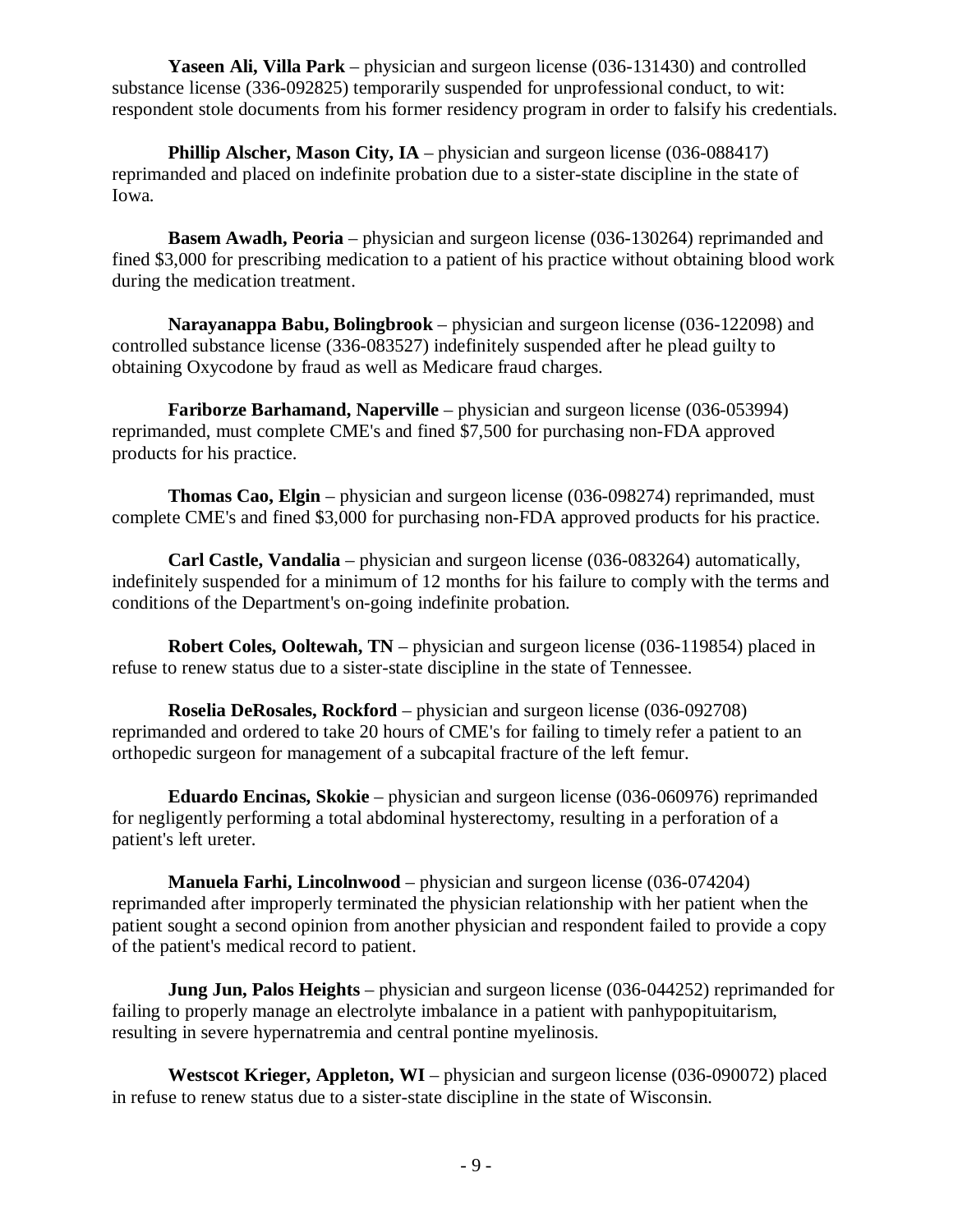**Mahmoud Mahafzah, Oak Lawn** – physician and surgeon license (036-094528) reprimanded, must complete CME's and fined \$3,000 for purchasing non-FDA approved products for his practice.

**Anjalie Narasimhan, Columbia, TN** – physician and surgeon license (036-132468) automatically, indefinitely suspended for a minimum of 12 months for her failure to comply with the terms and conditions of the Department's on-going indefinite probation.

**Oduah Osaro, Clinton, IA** – physician and surgeon license (036-094238) placed in refuse to renew status due to a sister-state discipline in the state of Iowa.

**James Oury, Rapid City, SD** – physician and surgeon license (036-099404) placed in refuse to renew status due to a sister-state discipline in the state of South Dakota.

**Satyanarayana Raju, Danville** – physician and surgeon license (036-107510) indefinitely suspended for a minimum of one year and fined \$50,000 for inappropriate prescribing of controlled substances to multiple patients of his practice and failure to produce complete medical records pursuant to the Board's subpoena.

**Anil Ramachandran, Libertyville** – physician and surgeon license (036-124150) and controlled substance license (336-085923) indefinitely suspended for breaching boundaries with a psychiatric patient of his practice.

**Andrew Schubkegel, Oak Brook** – physician and surgeon license (036-084344) reprimanded, must complete CME's and fined \$10,000 for issuing an unauthorized prescription for his wife.

**Jason Smith, Chicago** – physician and surgeon license (036-057474) reprimanded and must complete CME's after he was terminated as a provider from Illinois Medical Assistance Program due to student loan deficiencies.

**Dawn Stanley, Parker, CO** – physician and surgeon license (036-100632) reprimanded due to a sister-state discipline in the state of Colorado.

**Theodore Sunder, Springfield** – physician and surgeon license (036-088538) reprimanded and must complete CME's after the patient received an incorrect medication dose at the facility where respondent was a medical director as well as a consulting MD for the patientin-question.

**Robert Wojcik, Peru** – physician and surgeon license (036-097787) reprimanded after he settled lawsuit related to performing wrong side hernia surgery.

**Arvind Yekanath, Shreveport, LA** – application for physician and surgeon license (036app3219117) withdrawal accepted based upon allegations of respondent's irregular behavior during USMLE testing.

**Nicholas Bigrigg, Park Ridge** – chiropractic license (038-012765) voluntarily and permanently relinquished in lieu of being placed on indefinite probation for a minimum of five years.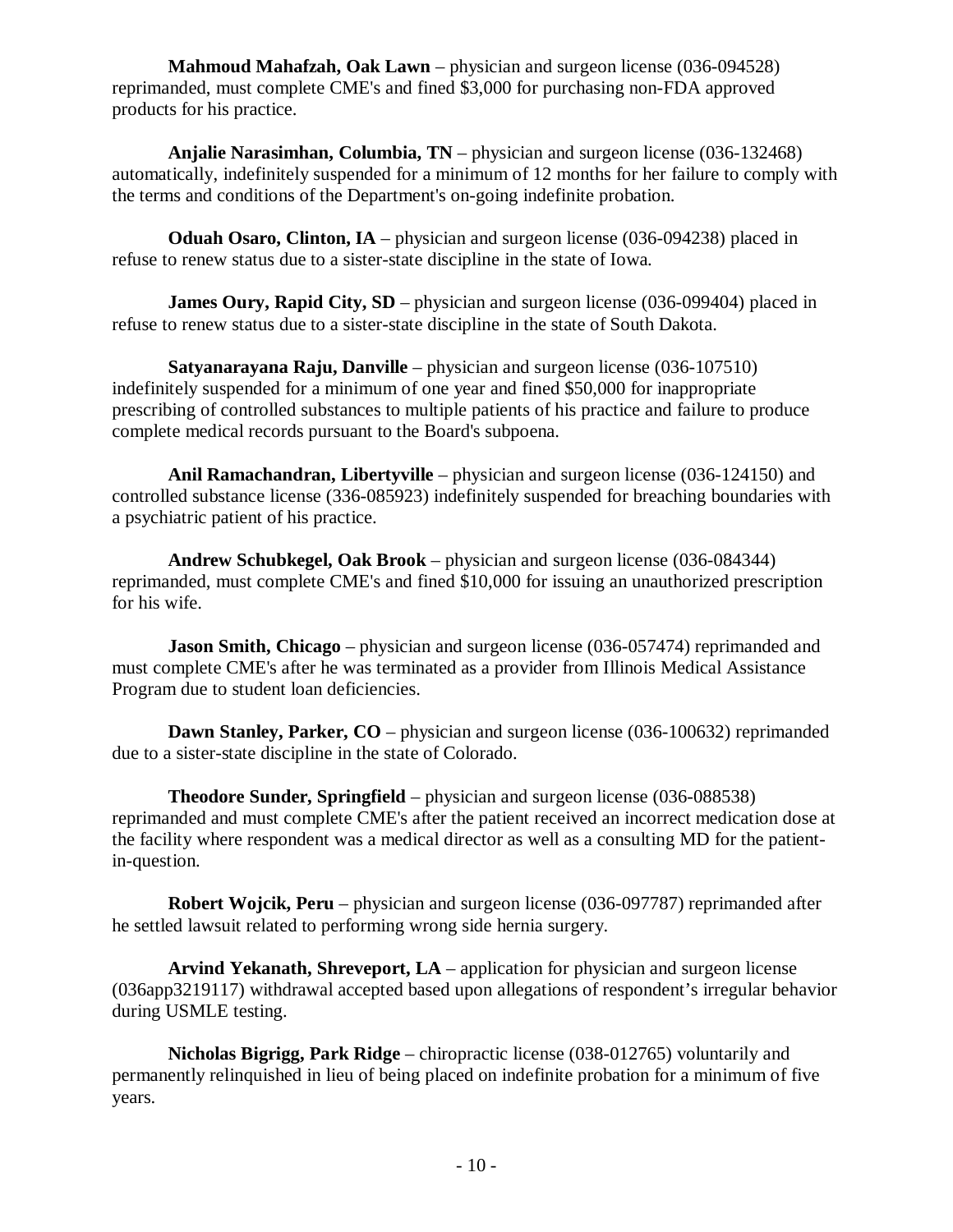**Pongpeera Taytawat, Chicago** – temporary medical permit (125-059068) indefinitely suspended due to unprofessional conduct and the use of a false, fraudulent, or deceptive statement.

## **NURSING**

**Laura Ameiss, Washington, MO** – registered nurse license (041-430209) issued with reprimand due to a sister-state discipline regarding a substance abuse issue.

**Alfredo Barranco, Chicago** – registered nurse license (041-426852) fined \$1,000 for the unlicensed teaching of nursing students at Northwestern Institute of Health and Technology.

**Maria Buendia, Chicago** – registered nurse license (041-252559) indefinitely suspended for a minimum of six months for pleading guilty to a federal indictment alleging solicitation and receipt of Medicare kickbacks.

**Barbara Butts, Galesburg** – registered nurse license (041-169418) automatically, indefinitely suspended for a minimum of 12 months due to a violation of probation.

**Deborah Elzy, Lovington** – registered nurse license (041-239584) placed on indefinite probation for a minimum of two years for having been terminated from her nursing employer due to testing positive for marijuana metabolites.

**Kristina Hale, Mahomet** – registered nurse license (041-346035) placed on indefinite probation with work restrictions for a minimum of two years due to drug diversion.

**Andrea Kristen, Benton** – registered nurse license (041-291805) restored to indefinite probation for a minimum of two years for diversion of controlled substances.

**Nicole Dacenay, Lake Mary, FL** – licensed practical nurse license (043-101978) placed on indefinite probation for a minimum of one year due to a conviction for possession of a controlled substance.

**Theresa Dale, Calumet City** – licensed practical nurse license (043-049785) permanently revoked for conviction of criminal battery.

**Lindsay Holsapple, Springfield** – licensed practical nurse license (043-117787) automatically, indefinitely suspended for a minimum of 12 months due to multiple violations of her probationary status.

**Catina Jones, Peoria** – licensed practical nurse license (043-107122) automatically, indefinitely suspended for a minimum of 12 months for violation of probation.

**Whitney Manning, Pana** – licensed practical nurse license (043-0804841) placed in refuse to renew status for having been terminated from her nursing employer due to testing positive for controlled substances.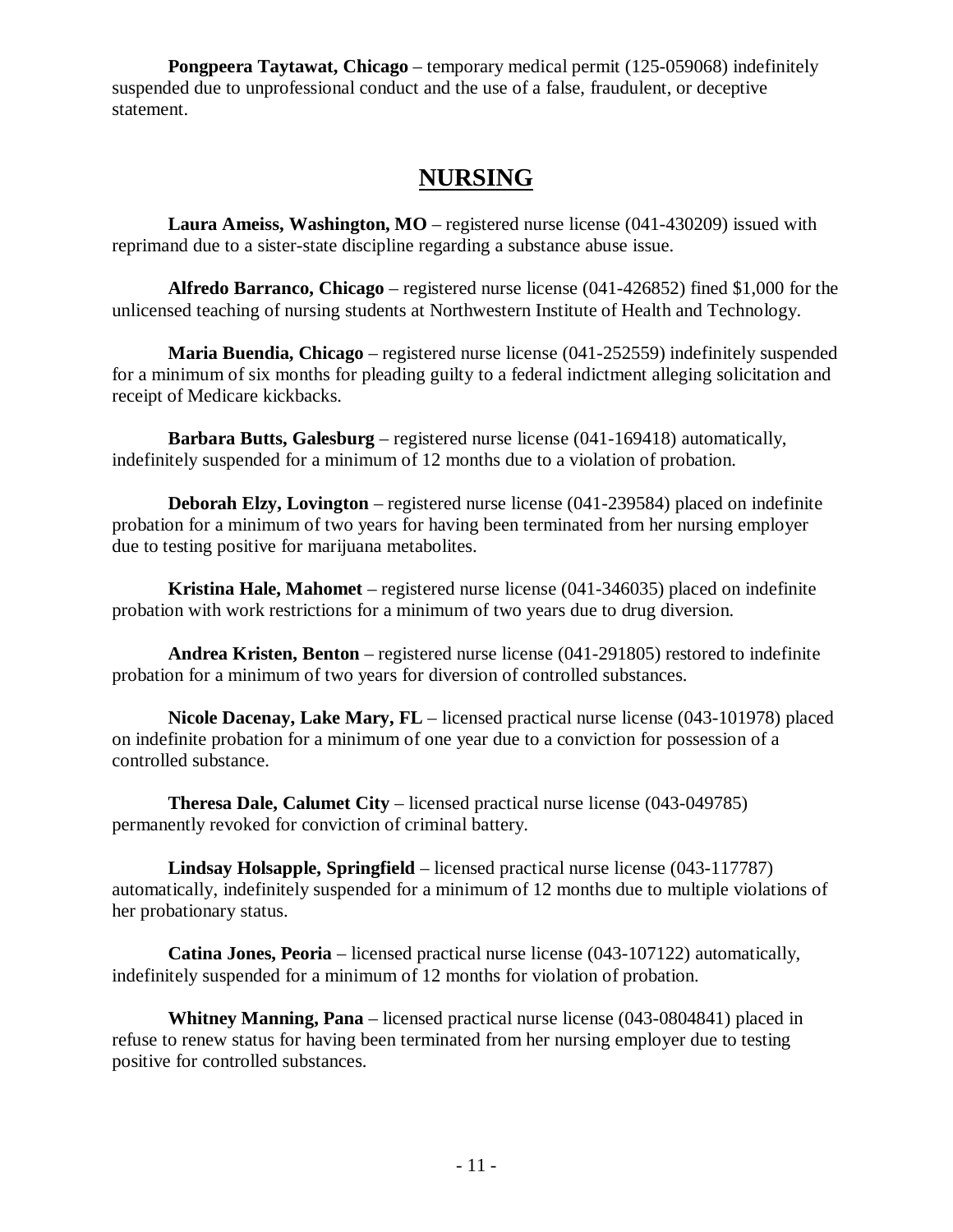**Kerry Rutherford, Benton** – licensed practical nurse license (043-069724) indefinitely suspended for a minimum of three years for having been terminated from Turner Manor and arrested by the Harrisburg Police for charges of child pornography.

## **PHARMACY**

**Erin Spence, Genoa** – pharmacy technician license (049-173346) placed in refuse to renew status after she was terminated by her employer for diversion of controlled substances.

**Brian Tabalba, Grayslake** – pharmacy technician license (049-207129) revoked for theft of controlled substances.

**Larry Heuttl, Lombard** – pharmacist license (051-294917) placed on indefinite probation for a minimum of one year for engaging in unprofessional conduct.

## **REAL ESTATE**

**Kelly La Rosa, Chicago** – community association manager license (261-001234) revoked and fined \$5,000 for pleading guilty and being convicted of a crime with an essential element of dishonesty.

**Helen Clark, Chicago** – real estate managing broker license (471-009052) indefinitely suspended and fined \$5,000 for failure to comply with Department requests.

**Alan Gold, Chicago** – real estate managing broker license (471-017652) and **A P Gold Realty and Management Inc., Chicago** – real estate broker corporation license (478-005760) both indefinitely suspended for a minimum of two years for holding out that they were permitted to practice as a Community Association Manager while not holding a license for same and for mismanaging and improperly withdrawing from client accounts.

**Derek Hackney, Joliet** – real estate managing broker license (471-017844) and **Steel City Real Estate and Property Management, Chicago** – real estate broker corporation license (478-026515) both revoked for their failure to comply with the terms and conditions of a disciplinary order issued by the Department.

**Joseph Chiavaroli, Chicago** – real estate broker license (475-156821) indefinitely suspended for a minimum of three years as was convicted of a federal crime, conspiracy to commit money laundering.

**Matthew Dippold, Winnetka** – real estate broker license (475-112770) indefinitely suspended for a minimum of one year and fined \$6,000 for his failure to complete continuing education requirements for the renewal period of 2010, 2012, and 2014, and misrepresenting to the Department that he had completed the required hours.

**Michael Dolce, Chicago** – real estate broker license (475-118925) indefinitely suspended for a minimum of three months and fined \$1,000 for his failure to complete continuing education requirements for the renewal period of 2012.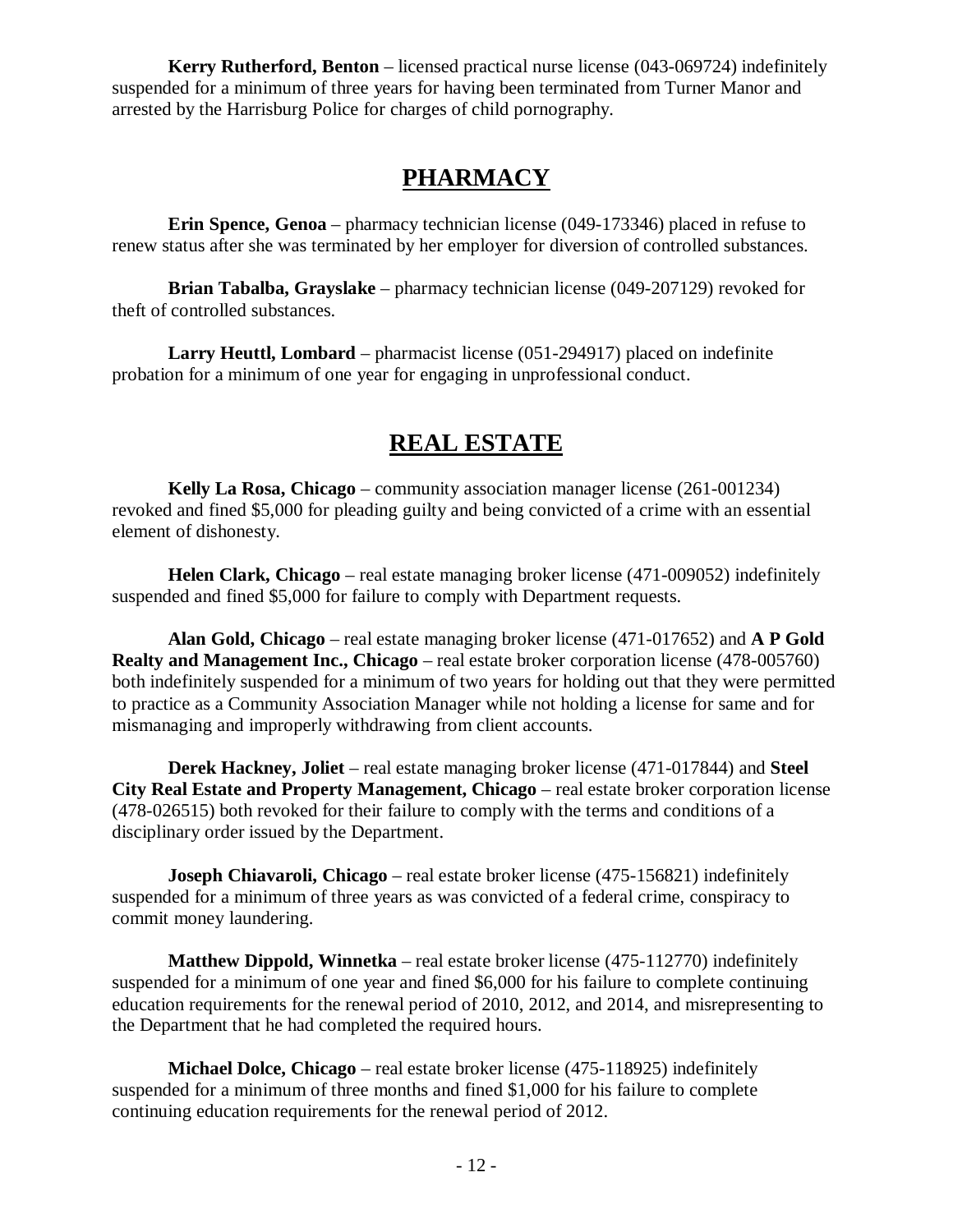**Ryan Gleason, Lincoln** – real estate broker license (475app3455388) to be issued and placed on probation for one year due to prior felony criminal convictions.

**Stephen Guranovich, Northbrook** – real estate broker license (475-117030) indefinitely suspended for a minimum of six months and fined \$4,000 for his failure to complete continuing education requirements for the renewal period of 2012, and 2014, and misrepresenting to the Department that he had completed the required hours.

**Vicky Hosey, Chicago** – real estate broker license (475-118023) indefinitely suspended for a minimum of six months and fined \$4,000 for his failure to complete continuing education requirements for the renewal period of 2012, and 2014, and misrepresenting to the Department that he had completed the required hours.

**Thomas Kabala, Alsip** – real estate broker license (475-063200) indefinitely suspended for a minimum of three months and fined \$1,000 for his failure to complete continuing education requirements for the renewal period of 2012.

**Arthur Monroe, Oswego** – real estate broker license (475-108717) indefinitely suspended for a minimum of one year, his application for real estate managing broker license is denied and **Monroe Realty & Financial Enterprises Corporation, Oswego** – ordered to cease and desist unlicensed practice of real estate and assessed a \$1,000 civil penalty after aided and abetted unlicensed practice and for having his loan originator license revoked by another government entity.

**Alice Nally, Hinsdale** – real estate broker license (475-104622) indefinitely suspended for a minimum of three months and fined \$1,000 for his failure to complete continuing education requirements for the renewal period of 2012.

**Carol Watson, Frankfort** – real estate broker license (475-068788) indefinitely suspended for a minimum of six months and fined \$4,000 for his failure to complete continuing education requirements for the renewal period of 2012, and 2014, and misrepresenting to the Department that he had completed the required hours.

## **RESPIRATORY CARE**

**Regina Taliaferro, Oak Lawn** – respiratory therapy license (194-003212) placed in refuse to renew status for being terminated from employment at Advocate for a positive alcohol test while working, failure to appear for an informal and failure to request a hearing.

## **ROOFING CONTRACTORS**

**Maxwell Services, Chicago** – roofing contractor license (104-014455) reprimanded based upon its advertising of roofing services when its license has lapsed.

**Eduardo Aguilera-Banda, Knoxville, TN** – (unlicensed) ordered to cease and desist the unlicensed practice as a roofing contractor.